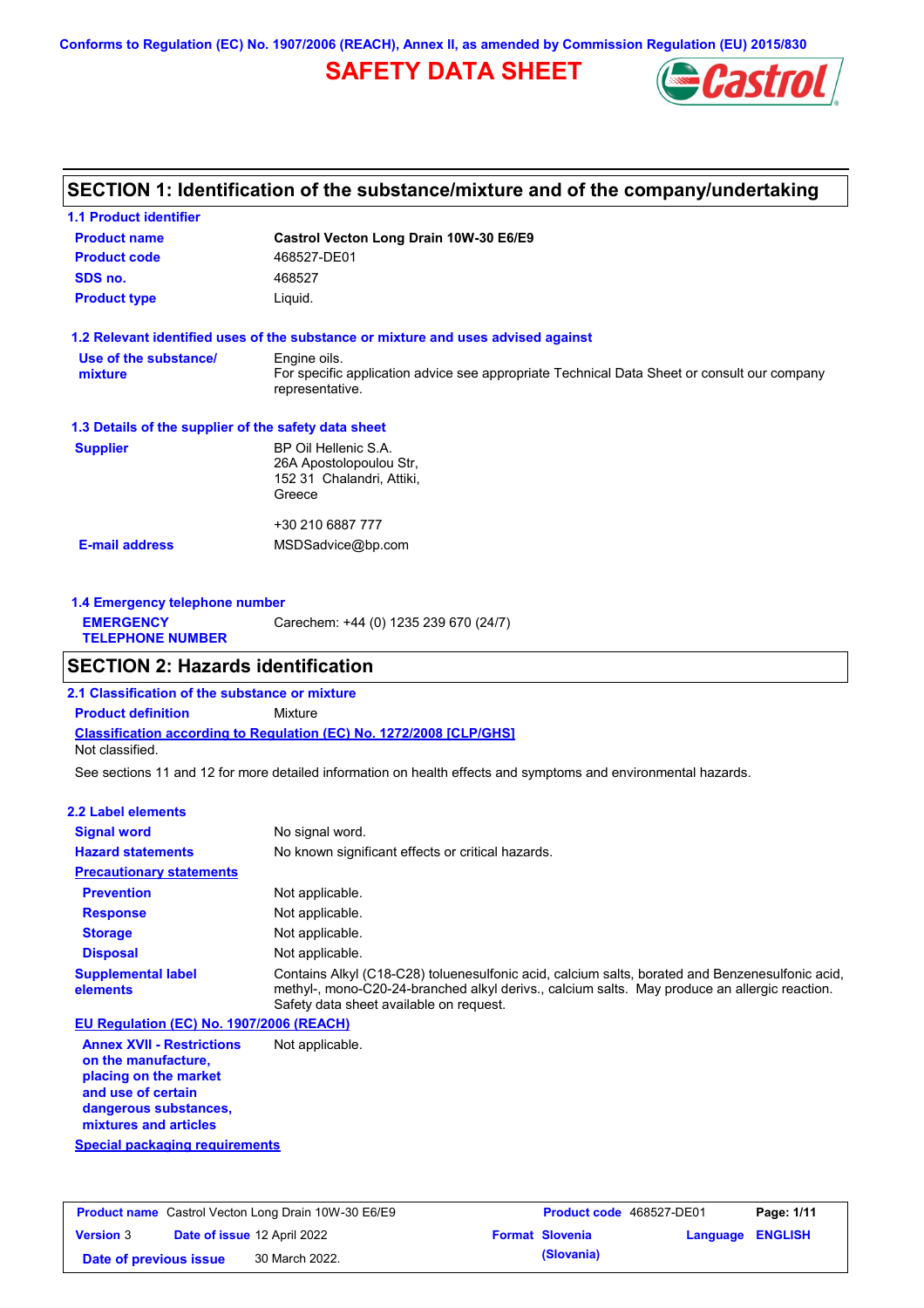# **SECTION 2: Hazards identification**

| <b>Containers to be fitted</b><br>with child-resistant<br>fastenings                                                     | Not applicable.                                                                                                                                                                                                                 |  |  |
|--------------------------------------------------------------------------------------------------------------------------|---------------------------------------------------------------------------------------------------------------------------------------------------------------------------------------------------------------------------------|--|--|
| <b>Tactile warning of danger</b><br>Not applicable.                                                                      |                                                                                                                                                                                                                                 |  |  |
| 2.3 Other hazards                                                                                                        |                                                                                                                                                                                                                                 |  |  |
| <b>Results of PBT and vPvB</b><br>assessment                                                                             | Product does not meet the criteria for PBT or vPvB according to Regulation (EC) No. 1907/2006,<br>Annex XIII.                                                                                                                   |  |  |
| <b>Product meets the criteria</b><br>for PBT or vPvB according<br>to Regulation (EC) No.<br><b>1907/2006, Annex XIII</b> | This mixture does not contain any substances that are assessed to be a PBT or a vPvB.                                                                                                                                           |  |  |
| Other hazards which do<br>not result in classification                                                                   | Defatting to the skin.<br><b>USED ENGINE OILS</b><br>Used engine oil may contain hazardous components which have the potential to cause skin<br>cancer.<br>See Toxicological Information, section 11 of this Safety Data Sheet. |  |  |

### **SECTION 3: Composition/information on ingredients**

### **3.2 Mixtures**

#### **Mixture Product definition**

Highly refined base oil (IP 346 DMSO extract < 3%). Proprietary performance additives.

| <b>Product/ingredient</b><br>name                                                                 | <b>Identifiers</b>                                                                      | $\%$ | <b>Regulation (EC) No.</b><br>1272/2008 [CLP] | <b>Type</b> |
|---------------------------------------------------------------------------------------------------|-----------------------------------------------------------------------------------------|------|-----------------------------------------------|-------------|
| reaction mass of isomers of:<br>$C7-9-alkyl$ 3-(3,5-di-tert-butyl-<br>4-hydroxyphenyl) propionate | REACH #: 01-0000015551-76<br>$EC: 406-040-9$<br>CAS: 125643-61-0<br>Index: 607-530-00-7 | ≤3   | Aquatic Chronic 4, H413                       | $[1]$       |
| Alkyl (C18-C28) toluenesulfonic acid,<br>calcium salts, borated                                   | EC:<br>$CAS: -$                                                                         | ≤0.3 | Skin Sens, 1B, H317<br>Repr. 2, H361d         | $[1]$       |
| Benzenesulfonic acid, methyl-, mono-<br>C20-24-branched alkyl derivs.,<br>calcium salts           | CAS: 722503-68-6                                                                        | ≤0.3 | Skin Sens, 1B, H317                           | $[1]$       |

#### **See Section 16 for the full text of the H statements declared above.**

### **Type**

[1] Substance classified with a health or environmental hazard

[2] Substance with a workplace exposure limit

[3] Substance meets the criteria for PBT according to Regulation (EC) No. 1907/2006, Annex XIII

[4] Substance meets the criteria for vPvB according to Regulation (EC) No. 1907/2006, Annex XIII

[5] Substance of equivalent concern

[6] Additional disclosure due to company policy

Occupational exposure limits, if available, are listed in Section 8.

# **SECTION 4: First aid measures**

#### Do not induce vomiting unless directed to do so by medical personnel. Get medical attention if symptoms occur. In case of contact, immediately flush eyes with plenty of water for at least 15 minutes. Eyelids should be held away from the eyeball to ensure thorough rinsing. Check for and remove any contact lenses. Get medical attention. **4.1 Description of first aid measures** If inhaled, remove to fresh air. In case of inhalation of decomposition products in a fire, symptoms may be delayed. The exposed person may need to be kept under medical surveillance for 48 hours. Get medical attention if symptoms occur. **Ingestion Inhalation Eye contact Protection of first-aiders** No action shall be taken involving any personal risk or without suitable training. **Skin contact** Wash skin thoroughly with soap and water or use recognised skin cleanser. Remove contaminated clothing and shoes. Wash clothing before reuse. Clean shoes thoroughly before reuse. Get medical attention if irritation develops.

### **4.2 Most important symptoms and effects, both acute and delayed**

See Section 11 for more detailed information on health effects and symptoms.

| <b>Product name</b> Castrol Vecton Long Drain 10W-30 E6/E9 |  |                                    | <b>Product code</b> 468527-DE01 |                         | Page: 2/11 |
|------------------------------------------------------------|--|------------------------------------|---------------------------------|-------------------------|------------|
| <b>Version 3</b>                                           |  | <b>Date of issue 12 April 2022</b> | <b>Format Slovenia</b>          | <b>Language ENGLISH</b> |            |
| Date of previous issue                                     |  | 30 March 2022.                     | (Slovania)                      |                         |            |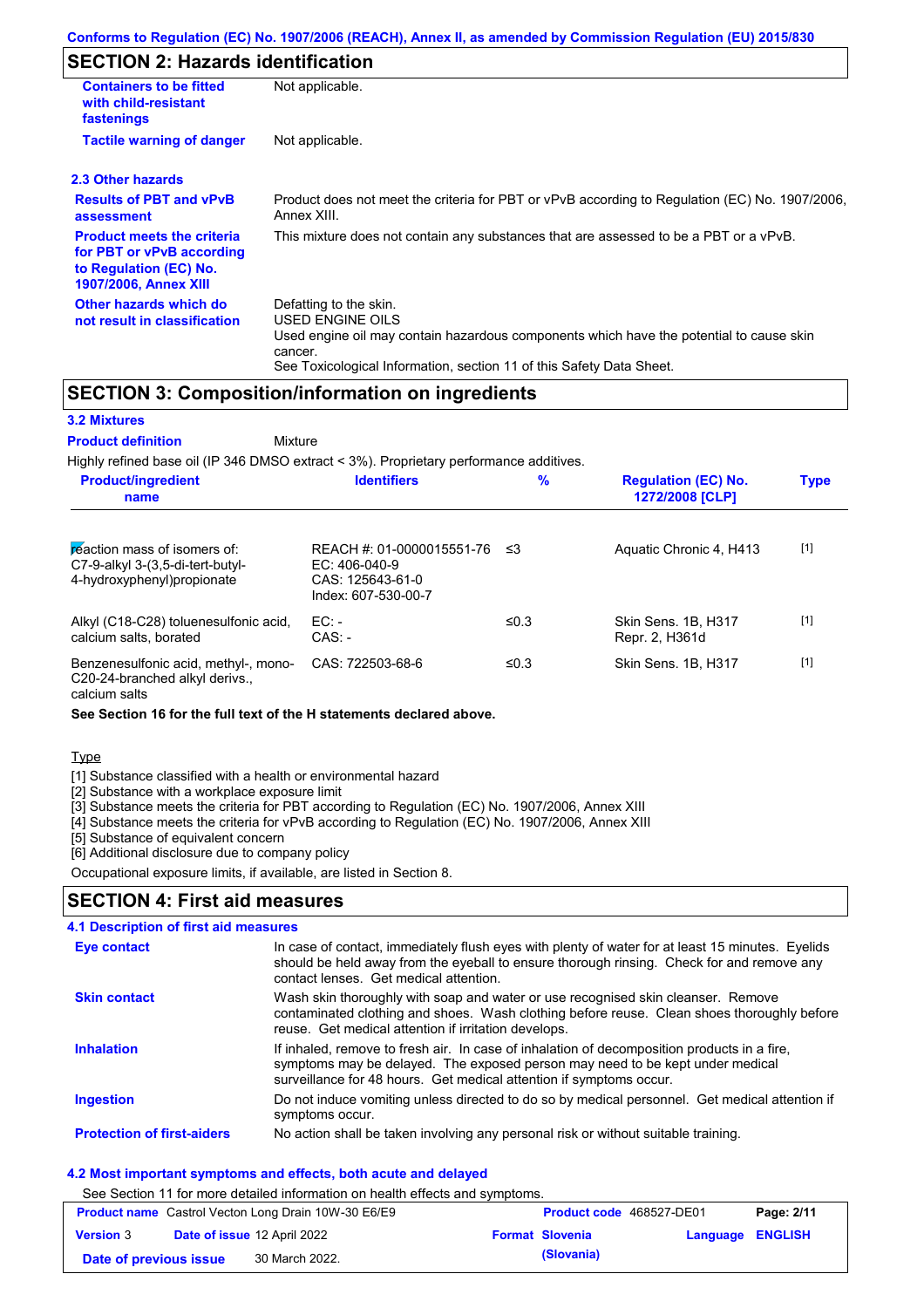# **SECTION 4: First aid measures**

| <b>Potential acute health effects</b> |                                                                                                                     |
|---------------------------------------|---------------------------------------------------------------------------------------------------------------------|
| <b>Inhalation</b>                     | Exposure to decomposition products may cause a health hazard. Serious effects may be<br>delayed following exposure. |
| <b>Ingestion</b>                      | No known significant effects or critical hazards.                                                                   |
| <b>Skin contact</b>                   | Defatting to the skin. May cause skin dryness and irritation.                                                       |
| Eye contact                           | No known significant effects or critical hazards.                                                                   |
|                                       | Delayed and immediate effects as well as chronic effects from short and long-term exposure                          |
| <b>Inhalation</b>                     | Overexposure to the inhalation of airborne droplets or aerosols may cause irritation of the<br>respiratory tract.   |
| <b>Ingestion</b>                      | Ingestion of large quantities may cause nausea and diarrhoea.                                                       |
| <b>Skin contact</b>                   | Prolonged or repeated contact can defat the skin and lead to irritation and/or dermatitis.                          |
| Eye contact                           | Potential risk of transient stinging or redness if accidental eye contact occurs.                                   |

### **4.3 Indication of any immediate medical attention and special treatment needed**

```
Notes to physician Treatment should in general be symptomatic and directed to relieving any effects.
                   In case of inhalation of decomposition products in a fire, symptoms may be delayed.
                   The exposed person may need to be kept under medical surveillance for 48 hours.
```
# **SECTION 5: Firefighting measures**

| 5.1 Extinguishing media                                                                                                                                                                                     |                                                                                                                                                                                                                                                                                                                                                                   |  |  |  |
|-------------------------------------------------------------------------------------------------------------------------------------------------------------------------------------------------------------|-------------------------------------------------------------------------------------------------------------------------------------------------------------------------------------------------------------------------------------------------------------------------------------------------------------------------------------------------------------------|--|--|--|
| <b>Suitable extinguishing</b><br>In case of fire, use foam, dry chemical or carbon dioxide extinguisher or spray.<br>media                                                                                  |                                                                                                                                                                                                                                                                                                                                                                   |  |  |  |
| <b>Unsuitable extinguishing</b><br>Do not use water jet. The use of a water jet may cause the fire to spread by splashing the<br>burning product.<br>media                                                  |                                                                                                                                                                                                                                                                                                                                                                   |  |  |  |
| 5.2 Special hazards arising from the substance or mixture                                                                                                                                                   |                                                                                                                                                                                                                                                                                                                                                                   |  |  |  |
| <b>Hazards from the</b><br>substance or mixture                                                                                                                                                             | In a fire or if heated, a pressure increase will occur and the container may burst.                                                                                                                                                                                                                                                                               |  |  |  |
| <b>Hazardous combustion</b><br>Combustion products may include the following:<br>carbon oxides (CO, CO <sub>2</sub> ) (carbon monoxide, carbon dioxide)<br>products<br>nitrogen oxides ( $NO$ , $NO2$ etc.) |                                                                                                                                                                                                                                                                                                                                                                   |  |  |  |
| <b>5.3 Advice for firefighters</b>                                                                                                                                                                          |                                                                                                                                                                                                                                                                                                                                                                   |  |  |  |
| <b>Special precautions for</b><br>fire-fighters                                                                                                                                                             | No action shall be taken involving any personal risk or without suitable training. Promptly<br>isolate the scene by removing all persons from the vicinity of the incident if there is a fire.                                                                                                                                                                    |  |  |  |
| <b>Special protective</b><br>equipment for fire-fighters                                                                                                                                                    | Fire-fighters should wear appropriate protective equipment and self-contained breathing<br>apparatus (SCBA) with a full face-piece operated in positive pressure mode. Clothing for fire-<br>fighters (including helmets, protective boots and gloves) conforming to European standard EN<br>469 will provide a basic level of protection for chemical incidents. |  |  |  |

### **SECTION 6: Accidental release measures**

### **6.1 Personal precautions, protective equipment and emergency procedures**

| For non-emergency<br>personnel                           | No action shall be taken involving any personal risk or without suitable training. Evacuate<br>surrounding areas. Keep unnecessary and unprotected personnel from entering. Do not touch<br>or walk through spilt material. Floors may be slippery; use care to avoid falling. Put on<br>appropriate personal protective equipment. |
|----------------------------------------------------------|-------------------------------------------------------------------------------------------------------------------------------------------------------------------------------------------------------------------------------------------------------------------------------------------------------------------------------------|
| For emergency responders                                 | If specialised clothing is required to deal with the spillage, take note of any information in<br>Section 8 on suitable and unsuitable materials. See also the information in "For non-<br>emergency personnel".                                                                                                                    |
| <b>6.2 Environmental</b><br>precautions                  | Avoid dispersal of spilt material and runoff and contact with soil, waterways, drains and sewers.<br>Inform the relevant authorities if the product has caused environmental pollution (sewers,<br>waterways, soil or air).                                                                                                         |
| 6.3 Methods and material for containment and cleaning up |                                                                                                                                                                                                                                                                                                                                     |
| <b>Small spill</b>                                       | Stop leak if without risk. Move containers from spill area. Absorb with an inert material and<br>place in an appropriate waste disposal container. Dispose of via a licensed waste disposal<br>contractor.                                                                                                                          |

| <b>Product name</b> Castrol Vecton Long Drain 10W-30 E6/E9 |  |                                    | <b>Product code</b> 468527-DE01 |                         | Page: 3/11 |
|------------------------------------------------------------|--|------------------------------------|---------------------------------|-------------------------|------------|
| <b>Version 3</b>                                           |  | <b>Date of issue 12 April 2022</b> | <b>Format Slovenia</b>          | <b>Language ENGLISH</b> |            |
| Date of previous issue                                     |  | 30 March 2022.                     | (Slovania)                      |                         |            |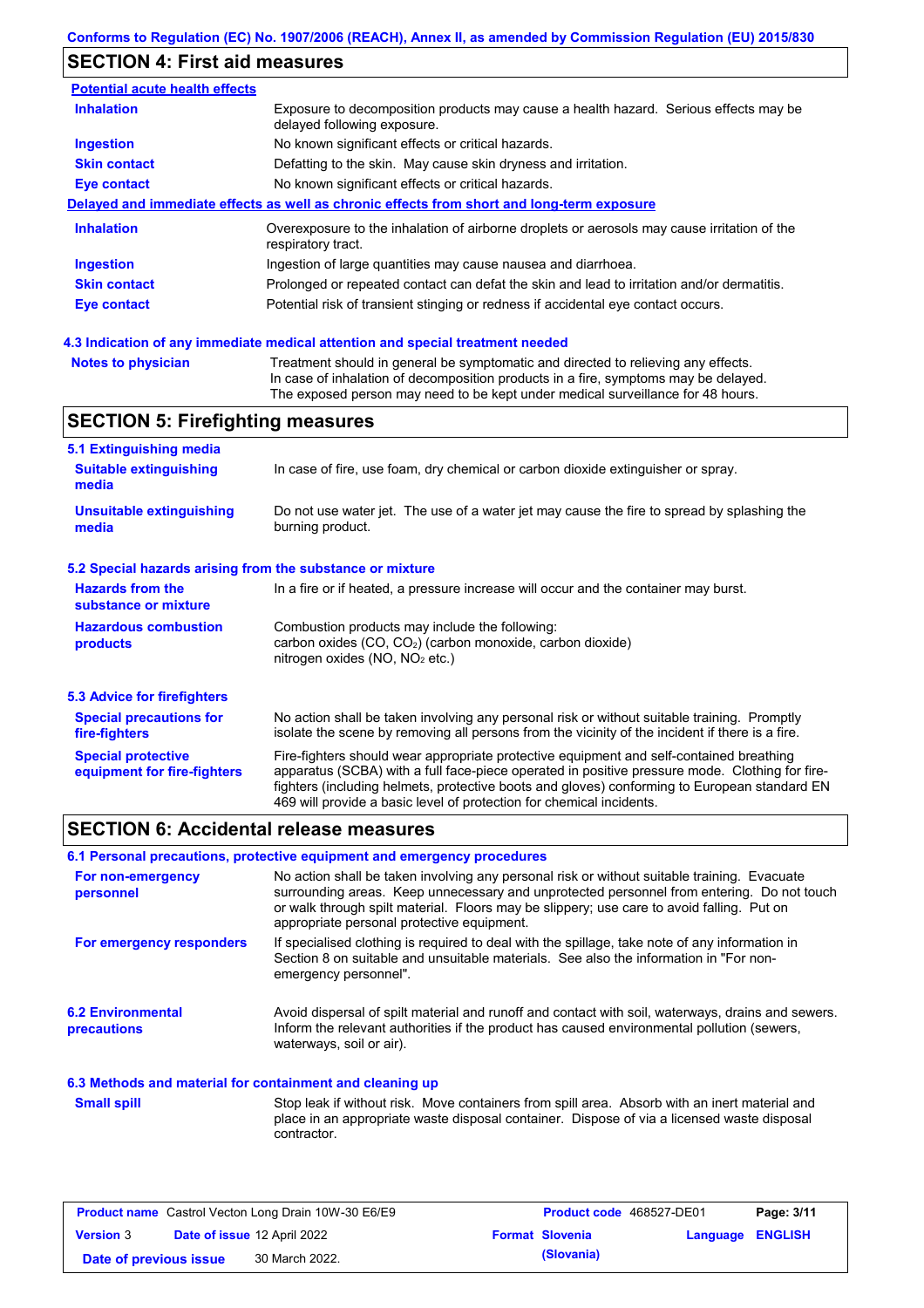# **SECTION 6: Accidental release measures**

| Large spill                               | Stop leak if without risk. Move containers from spill area. Prevent entry into sewers, water<br>courses, basements or confined areas. Contain and collect spillage with non-combustible,<br>absorbent material e.g. sand, earth, vermiculite or diatomaceous earth and place in container<br>for disposal according to local regulations. Dispose of via a licensed waste disposal contractor. |
|-------------------------------------------|------------------------------------------------------------------------------------------------------------------------------------------------------------------------------------------------------------------------------------------------------------------------------------------------------------------------------------------------------------------------------------------------|
| 6.4 Reference to other<br><b>sections</b> | See Section 1 for emergency contact information.<br>See Section 5 for firefighting measures.<br>See Section 8 for information on appropriate personal protective equipment.<br>See Section 12 for environmental precautions.<br>See Section 13 for additional waste treatment information.                                                                                                     |

### **SECTION 7: Handling and storage**

| 7.1 Precautions for safe handling                                                    |                                                                                                                                                                                                                                                                                                                                                                                                                                                                                          |
|--------------------------------------------------------------------------------------|------------------------------------------------------------------------------------------------------------------------------------------------------------------------------------------------------------------------------------------------------------------------------------------------------------------------------------------------------------------------------------------------------------------------------------------------------------------------------------------|
| <b>Protective measures</b>                                                           | Put on appropriate personal protective equipment.                                                                                                                                                                                                                                                                                                                                                                                                                                        |
| <b>Advice on general</b><br>occupational hygiene                                     | Eating, drinking and smoking should be prohibited in areas where this material is handled.<br>stored and processed. Wash thoroughly after handling. Remove contaminated clothing and<br>protective equipment before entering eating areas. See also Section 8 for additional<br>information on hygiene measures.                                                                                                                                                                         |
| <b>7.2 Conditions for safe</b><br>storage, including any<br><i>incompatibilities</i> | Store in accordance with local regulations. Store in a dry, cool and well-ventilated area, away<br>from incompatible materials (see Section 10). Keep away from heat and direct sunlight. Keep<br>container tightly closed and sealed until ready for use. Containers that have been opened must<br>be carefully resealed and kept upright to prevent leakage. Store and use only in equipment/<br>containers designed for use with this product. Do not store in unlabelled containers. |
| <b>Not suitable</b>                                                                  | Prolonged exposure to elevated temperature                                                                                                                                                                                                                                                                                                                                                                                                                                               |
| 7.3 Specific end use(s)                                                              |                                                                                                                                                                                                                                                                                                                                                                                                                                                                                          |
| <b>Recommendations</b>                                                               | See section 1.2 and Exposure scenarios in annex, if applicable.                                                                                                                                                                                                                                                                                                                                                                                                                          |

### **SECTION 8: Exposure controls/personal protection**

#### **8.1 Control parameters**

**procedures**

#### **Occupational exposure limits** No exposure limit value known.

Whilst specific OELs for certain components may be shown in this section, other components may be present in any mist, vapour or dust produced. Therefore, the specific OELs may not be applicable to the product as a whole and are provided for guidance only.

**Recommended monitoring**  If this product contains ingredients with exposure limits, personal, workplace atmosphere or biological monitoring may be required to determine the effectiveness of the ventilation or other control measures and/or the necessity to use respiratory protective equipment. Reference should be made to monitoring standards, such as the following: European Standard EN 689 (Workplace atmospheres - Guidance for the assessment of exposure by inhalation to chemical agents for comparison with limit values and measurement strategy) European Standard EN 14042 (Workplace atmospheres - Guide for the application and use of procedures for the assessment of exposure to chemical and biological agents) European Standard EN 482 (Workplace atmospheres - General requirements for the performance of procedures for the measurement of chemical agents) Reference to national guidance documents for methods for the determination of hazardous substances will also be required.

### **Derived No Effect Level**

No DNELs/DMELs available.

#### **Predicted No Effect Concentration**

No PNECs available

| <b>8.2 Exposure controls</b>               |                                                                                                                                                                                                                                                                                                                                                                                                                                                                                                                                                                                                                                                                                                                                                                                                                                                                                                                                                                                                         |
|--------------------------------------------|---------------------------------------------------------------------------------------------------------------------------------------------------------------------------------------------------------------------------------------------------------------------------------------------------------------------------------------------------------------------------------------------------------------------------------------------------------------------------------------------------------------------------------------------------------------------------------------------------------------------------------------------------------------------------------------------------------------------------------------------------------------------------------------------------------------------------------------------------------------------------------------------------------------------------------------------------------------------------------------------------------|
| <b>Appropriate engineering</b><br>controls | Provide exhaust ventilation or other engineering controls to keep the relevant airborne<br>concentrations below their respective occupational exposure limits.<br>All activities involving chemicals should be assessed for their risks to health, to ensure<br>exposures are adequately controlled. Personal protective equipment should only be considered<br>after other forms of control measures (e.g. engineering controls) have been suitably evaluated.<br>Personal protective equipment should conform to appropriate standards, be suitable for use, be<br>kept in good condition and properly maintained.<br>Your supplier of personal protective equipment should be consulted for advice on selection and<br>appropriate standards. For further information contact your national organisation for standards.<br>The final choice of protective equipment will depend upon a risk assessment. It is important to<br>ensure that all items of personal protective equipment are compatible. |
| Individual protection measures             |                                                                                                                                                                                                                                                                                                                                                                                                                                                                                                                                                                                                                                                                                                                                                                                                                                                                                                                                                                                                         |

| <b>Product name</b> Castrol Vecton Long Drain 10W-30 E6/E9 |  | <b>Product code</b> 468527-DE01    |  | Page: 4/11             |                         |  |
|------------------------------------------------------------|--|------------------------------------|--|------------------------|-------------------------|--|
| <b>Version 3</b>                                           |  | <b>Date of issue 12 April 2022</b> |  | <b>Format Slovenia</b> | <b>Language ENGLISH</b> |  |
| Date of previous issue                                     |  | 30 March 2022.                     |  | (Slovania)             |                         |  |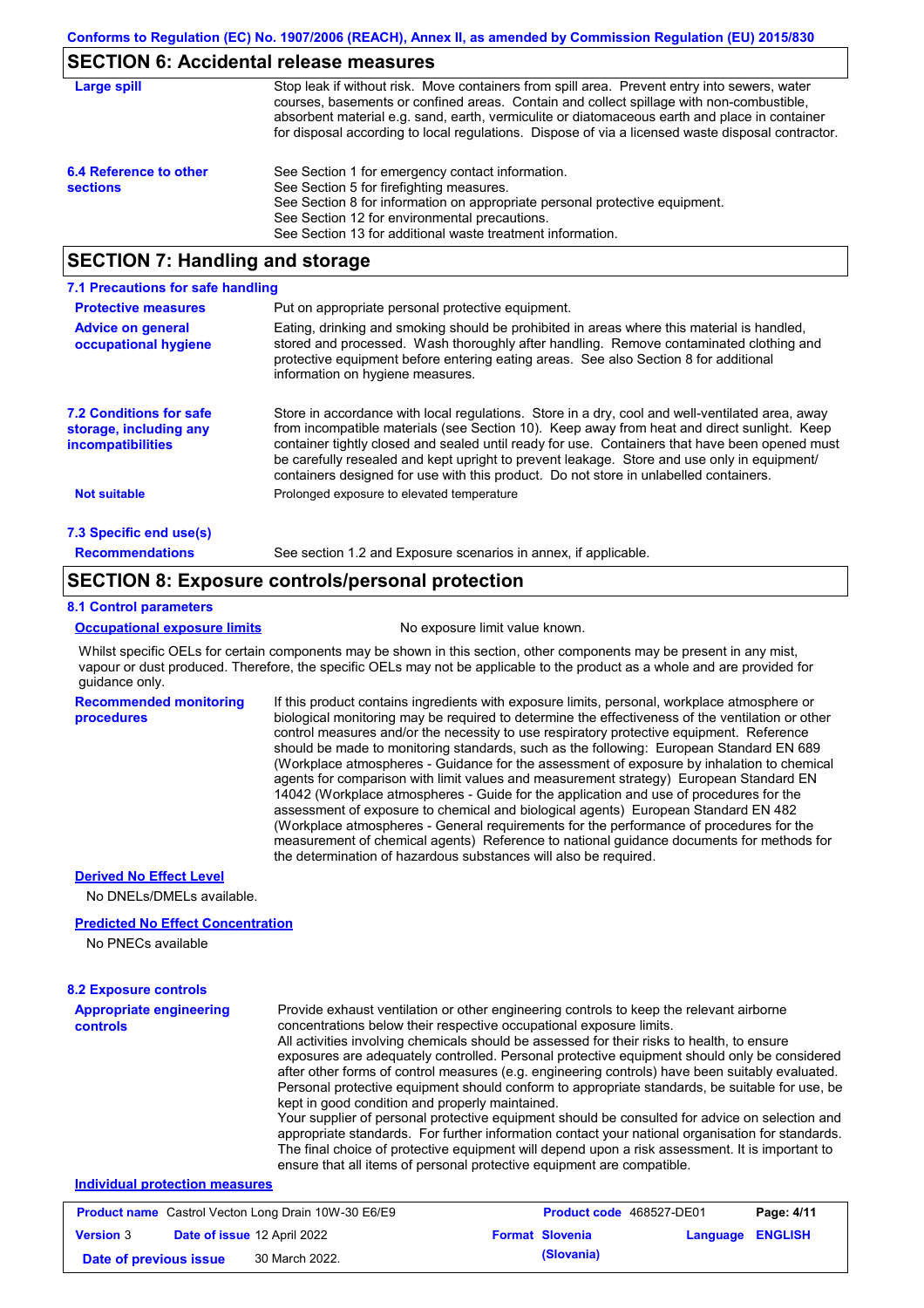# **SECTION 8: Exposure controls/personal protection**

| <b>Hygiene measures</b>                              | Wash hands, forearms and face thoroughly after handling chemical products, before eating,<br>smoking and using the lavatory and at the end of the working period. Ensure that eyewash<br>stations and safety showers are close to the workstation location.                                                                                                                                                                                                                                                                                                                                                                                       |
|------------------------------------------------------|---------------------------------------------------------------------------------------------------------------------------------------------------------------------------------------------------------------------------------------------------------------------------------------------------------------------------------------------------------------------------------------------------------------------------------------------------------------------------------------------------------------------------------------------------------------------------------------------------------------------------------------------------|
| <b>Respiratory protection</b>                        | In case of insufficient ventilation, wear suitable respiratory equipment.<br>The correct choice of respiratory protection depends upon the chemicals being handled, the<br>conditions of work and use, and the condition of the respiratory equipment. Safety procedures<br>should be developed for each intended application. Respiratory protection equipment should<br>therefore be chosen in consultation with the supplier/manufacturer and with a full assessment<br>of the working conditions.                                                                                                                                             |
| <b>Eye/face protection</b><br><b>Skin protection</b> | Safety glasses with side shields.                                                                                                                                                                                                                                                                                                                                                                                                                                                                                                                                                                                                                 |
| <b>Hand protection</b>                               | <b>General Information:</b>                                                                                                                                                                                                                                                                                                                                                                                                                                                                                                                                                                                                                       |
|                                                      | Because specific work environments and material handling practices vary, safety procedures<br>should be developed for each intended application. The correct choice of protective gloves<br>depends upon the chemicals being handled, and the conditions of work and use. Most gloves<br>provide protection for only a limited time before they must be discarded and replaced (even the<br>best chemically resistant gloves will break down after repeated chemical exposures).                                                                                                                                                                  |
|                                                      | Gloves should be chosen in consultation with the supplier / manufacturer and taking account of<br>a full assessment of the working conditions.                                                                                                                                                                                                                                                                                                                                                                                                                                                                                                    |
|                                                      | Recommended: Nitrile gloves.<br><b>Breakthrough time:</b>                                                                                                                                                                                                                                                                                                                                                                                                                                                                                                                                                                                         |
|                                                      | Breakthrough time data are generated by glove manufacturers under laboratory test conditions<br>and represent how long a glove can be expected to provide effective permeation resistance. It<br>is important when following breakthrough time recommendations that actual workplace<br>conditions are taken into account. Always consult with your glove supplier for up-to-date<br>technical information on breakthrough times for the recommended glove type.<br>Our recommendations on the selection of gloves are as follows:                                                                                                                |
|                                                      | Continuous contact:                                                                                                                                                                                                                                                                                                                                                                                                                                                                                                                                                                                                                               |
|                                                      | Gloves with a minimum breakthrough time of 240 minutes, or >480 minutes if suitable gloves<br>can be obtained.<br>If suitable gloves are not available to offer that level of protection, gloves with shorter<br>breakthrough times may be acceptable as long as appropriate glove maintenance and<br>replacement regimes are determined and adhered to.                                                                                                                                                                                                                                                                                          |
|                                                      | Short-term / splash protection:                                                                                                                                                                                                                                                                                                                                                                                                                                                                                                                                                                                                                   |
|                                                      | Recommended breakthrough times as above.<br>It is recognised that for short-term, transient exposures, gloves with shorter breakthrough times<br>may commonly be used. Therefore, appropriate maintenance and replacement regimes must<br>be determined and rigorously followed.                                                                                                                                                                                                                                                                                                                                                                  |
|                                                      | <b>Glove Thickness:</b>                                                                                                                                                                                                                                                                                                                                                                                                                                                                                                                                                                                                                           |
|                                                      | For general applications, we recommend gloves with a thickness typically greater than 0.35 mm.                                                                                                                                                                                                                                                                                                                                                                                                                                                                                                                                                    |
|                                                      | It should be emphasised that glove thickness is not necessarily a good predictor of glove<br>resistance to a specific chemical, as the permeation efficiency of the glove will be dependent<br>on the exact composition of the glove material. Therefore, glove selection should also be based<br>on consideration of the task requirements and knowledge of breakthrough times.<br>Glove thickness may also vary depending on the glove manufacturer, the glove type and the<br>glove model. Therefore, the manufacturers' technical data should always be taken into account<br>to ensure selection of the most appropriate glove for the task. |
|                                                      | Note: Depending on the activity being conducted, gloves of varying thickness may be required<br>for specific tasks. For example:                                                                                                                                                                                                                                                                                                                                                                                                                                                                                                                  |
|                                                      | • Thinner gloves (down to 0.1 mm or less) may be required where a high degree of manual<br>dexterity is needed. However, these gloves are only likely to give short duration protection and<br>would normally be just for single use applications, then disposed of.                                                                                                                                                                                                                                                                                                                                                                              |
|                                                      | • Thicker gloves (up to 3 mm or more) may be required where there is a mechanical (as well<br>as a chemical) risk i.e. where there is abrasion or puncture potential.                                                                                                                                                                                                                                                                                                                                                                                                                                                                             |
|                                                      |                                                                                                                                                                                                                                                                                                                                                                                                                                                                                                                                                                                                                                                   |

| <b>Product name</b> Castrol Vecton Long Drain 10W-30 E6/E9 |  |                                    | <b>Product code</b> 468527-DE01 |                        | Page: 5/11              |  |
|------------------------------------------------------------|--|------------------------------------|---------------------------------|------------------------|-------------------------|--|
| <b>Version 3</b>                                           |  | <b>Date of issue 12 April 2022</b> |                                 | <b>Format Slovenia</b> | <b>Language ENGLISH</b> |  |
| Date of previous issue                                     |  | 30 March 2022.                     |                                 | (Slovania)             |                         |  |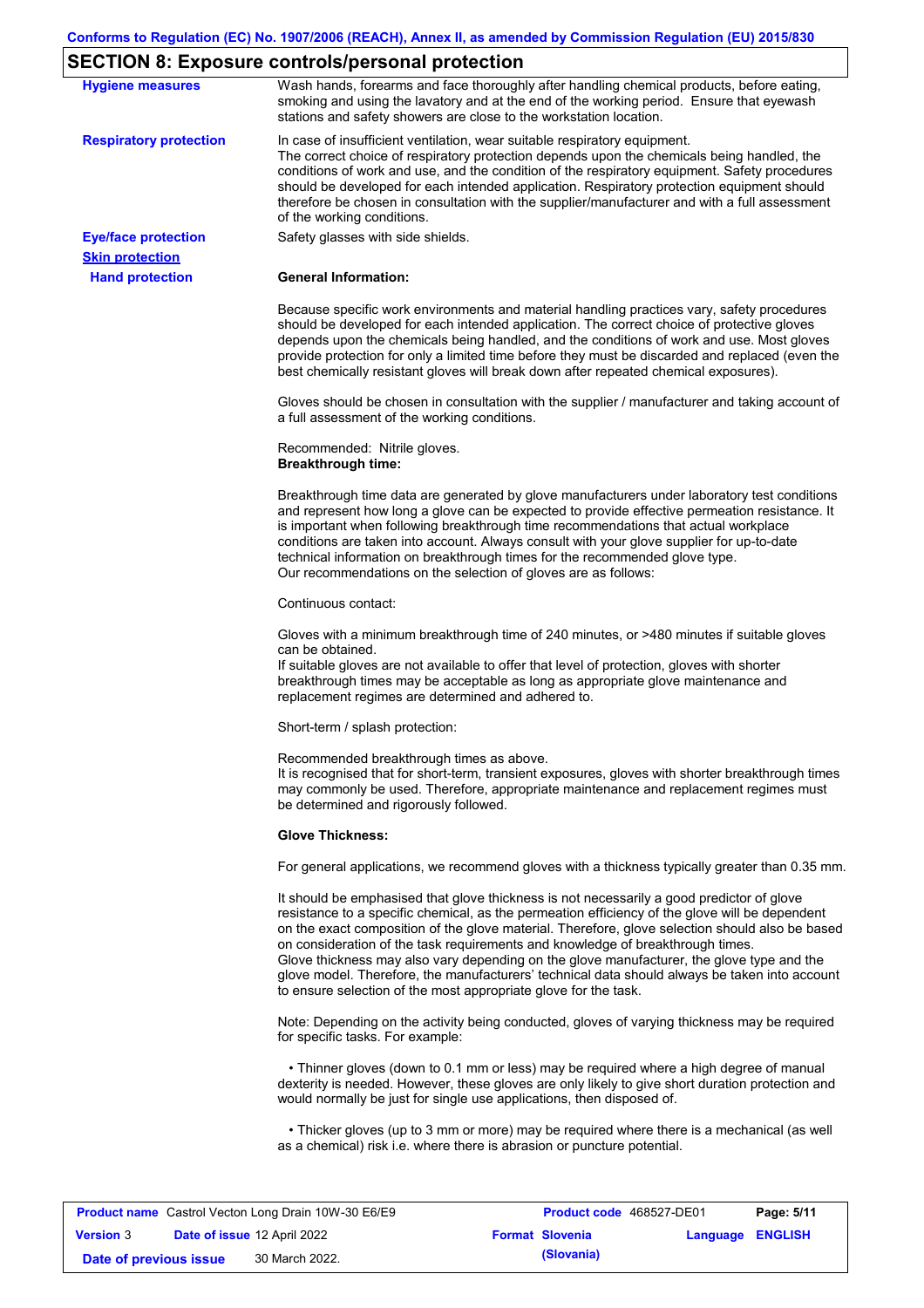# **SECTION 8: Exposure controls/personal protection**

| <b>Skin and body</b>                             | Use of protective clothing is good industrial practice.                                                                                                                                                                                                                                                                                                                                                                                                                                                                                                                                                                    |
|--------------------------------------------------|----------------------------------------------------------------------------------------------------------------------------------------------------------------------------------------------------------------------------------------------------------------------------------------------------------------------------------------------------------------------------------------------------------------------------------------------------------------------------------------------------------------------------------------------------------------------------------------------------------------------------|
|                                                  | Personal protective equipment for the body should be selected based on the task being<br>performed and the risks involved and should be approved by a specialist before handling this<br>product.<br>Cotton or polyester/cotton overalls will only provide protection against light superficial<br>contamination that will not soak through to the skin. Overalls should be laundered on a regular<br>basis. When the risk of skin exposure is high (e.g. when cleaning up spillages or if there is a<br>risk of splashing) then chemical resistant aprons and/or impervious chemical suits and boots<br>will be required. |
| <b>Refer to standards:</b>                       | Respiratory protection: EN 529<br>Gloves: EN 420, EN 374<br>Eye protection: EN 166<br>Filtering half-mask: EN 149<br>Filtering half-mask with valve: EN 405<br>Half-mask: EN 140 plus filter<br>Full-face mask: EN 136 plus filter<br>Particulate filters: EN 143<br>Gas/combined filters: EN 14387                                                                                                                                                                                                                                                                                                                        |
| <b>Environmental exposure</b><br><b>controls</b> | Emissions from ventilation or work process equipment should be checked to ensure they<br>comply with the requirements of environmental protection legislation. In some cases, fume<br>scrubbers, filters or engineering modifications to the process equipment will be necessary to<br>reduce emissions to acceptable levels.                                                                                                                                                                                                                                                                                              |

# **SECTION 9: Physical and chemical properties**

The conditions of measurement of all properties are at standard temperature and pressure unless otherwise indicated.

### **9.1 Information on basic physical and chemical properties**

| <b>Appearance</b>                               |                                       |
|-------------------------------------------------|---------------------------------------|
| <b>Physical state</b>                           | Liquid.                               |
| <b>Colour</b>                                   | Amber.                                |
| <b>Odour</b>                                    | Not available.                        |
| <b>Odour threshold</b>                          | Not available.                        |
| рH                                              | Not applicable.                       |
| <b>Melting point/freezing point</b>             | Not available.                        |
| Initial boiling point and boiling<br>range      | Not available.                        |
| <b>Pour point</b>                               | -42 °C                                |
| <b>Flash point</b>                              | Open cup: 232°C (449.6°F) [Cleveland] |
| <b>Evaporation rate</b>                         | Not available.                        |
| <b>Flammability (solid, gas)</b>                | Not available.                        |
| Upper/lower flammability or<br>explosive limits | Not available.                        |
| <b>Vapour pressure</b>                          | Not available.                        |

|                                                            |                                                                                |           |         | Vapour Pressure at 20°C |          | Vapour pressure at 50°C  |               |                |
|------------------------------------------------------------|--------------------------------------------------------------------------------|-----------|---------|-------------------------|----------|--------------------------|---------------|----------------|
|                                                            | <b>Ingredient name</b>                                                         | mm Hg kPa |         | <b>Method</b>           | mm<br>Hg | kPa                      | <b>Method</b> |                |
|                                                            | Distillates (petroleum),<br>hydrotreated heavy<br>paraffinic                   | < 0.08    | < 0.011 | <b>ASTM D 5191</b>      |          |                          |               |                |
|                                                            | Lubricating oils<br>(petroleum), C20-50,<br>hydrotreated neutral oil-<br>based | < 0.08    | < 0.011 | <b>ASTM D 5191</b>      |          |                          |               |                |
|                                                            | Distillates (petroleum),<br>solvent-dewaxed<br>heavy paraffinic                | < 0.08    | < 0.011 | <b>ASTM D 5191</b>      |          |                          |               |                |
|                                                            | Distillates (petroleum),<br>hydrotreated light<br>paraffinic                   | < 0.08    | < 0.011 | <b>ASTM D 5191</b>      |          |                          |               |                |
| <b>Vapour density</b>                                      | Not available.                                                                 |           |         |                         |          |                          |               |                |
| <b>Relative density</b>                                    | Not available.                                                                 |           |         |                         |          |                          |               |                |
| <b>Density</b>                                             | $<$ 1000 kg/m <sup>3</sup> (<1 g/cm <sup>3</sup> ) at 15 <sup>°</sup> C        |           |         |                         |          |                          |               |                |
| <b>Solubility(ies)</b>                                     | insoluble in water.                                                            |           |         |                         |          |                          |               |                |
| <b>Product name</b> Castrol Vecton Long Drain 10W-30 E6/E9 |                                                                                |           |         |                         |          | Product code 468527-DE01 |               | Page: 6/11     |
| <b>Version 3</b>                                           | Date of issue 12 April 2022                                                    |           |         | <b>Format Slovenia</b>  |          |                          | Language      | <b>ENGLISH</b> |
| Date of previous issue                                     | 30 March 2022.                                                                 |           |         | (Slovania)              |          |                          |               |                |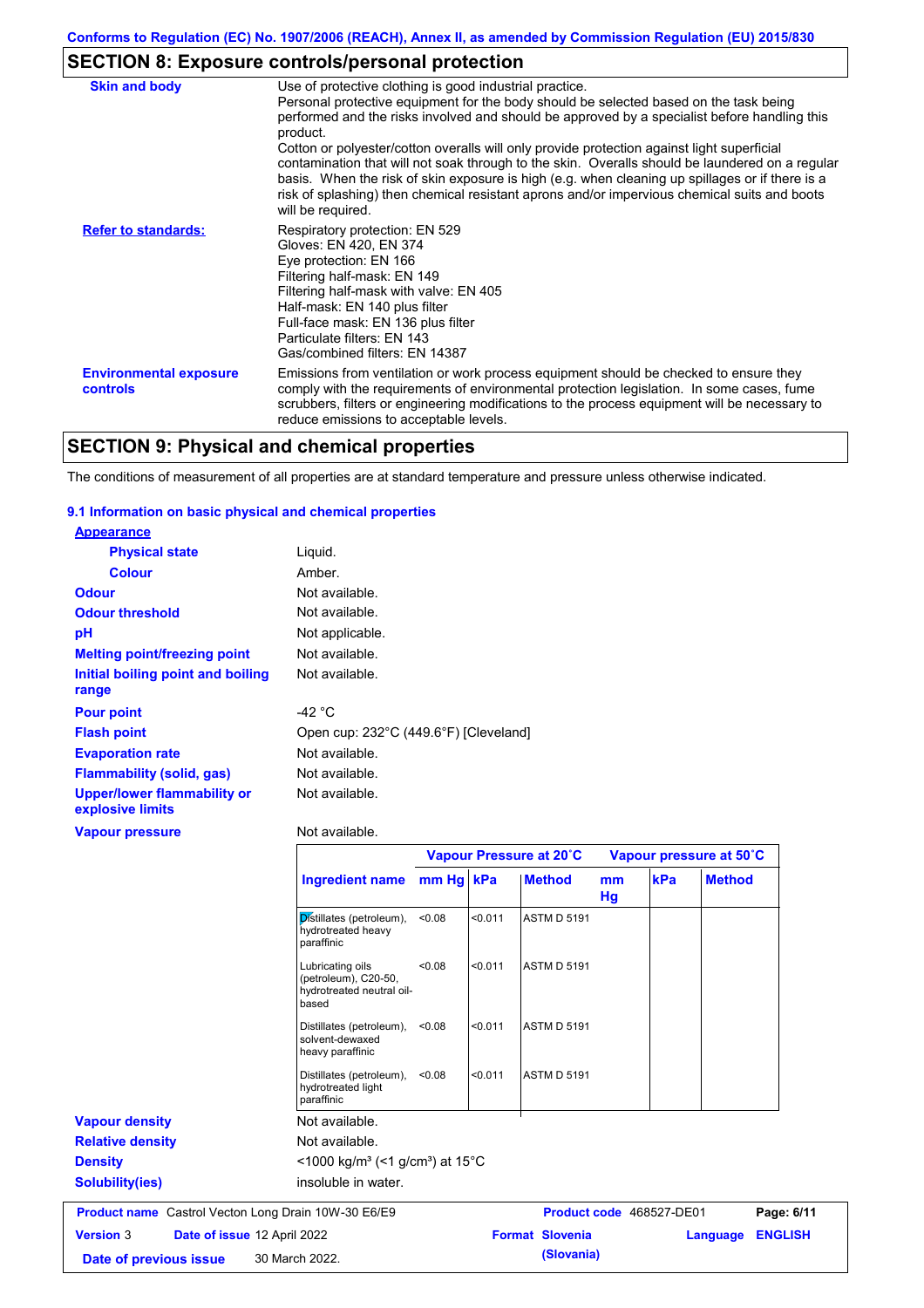# **SECTION 9: Physical and chemical properties**

| <b>Partition coefficient: n-octanol/</b><br>water | Not applicable.                                                                                                                           |     |     |               |  |
|---------------------------------------------------|-------------------------------------------------------------------------------------------------------------------------------------------|-----|-----|---------------|--|
| <b>Auto-ignition temperature</b>                  | <b>Ingredient name</b>                                                                                                                    | °C  | °F  | <b>Method</b> |  |
|                                                   | reaction mass of isomers of:<br>C7-9-alkyl 3-(3,5-di-tert-butyl-<br>4-hydroxyphenyl) propionate                                           | 365 | 689 |               |  |
| <b>Decomposition temperature</b>                  | Not available.                                                                                                                            |     |     |               |  |
| <b>Viscosity</b>                                  | Kinematic: 83.4 mm <sup>2</sup> /s (83.4 cSt) at $40^{\circ}$ C<br>Kinematic: 11.7 to 12.5 mm <sup>2</sup> /s (11.7 to 12.5 cSt) at 100°C |     |     |               |  |
| <b>Explosive properties</b>                       | Not available.                                                                                                                            |     |     |               |  |
| <b>Oxidising properties</b>                       | Not available.                                                                                                                            |     |     |               |  |
| <b>Particle characteristics</b>                   |                                                                                                                                           |     |     |               |  |
| <b>Median particle size</b>                       | Not applicable.                                                                                                                           |     |     |               |  |
| 9.2 Other information                             |                                                                                                                                           |     |     |               |  |
| No additional information.                        |                                                                                                                                           |     |     |               |  |

# **SECTION 10: Stability and reactivity**

| <b>10.1 Reactivity</b>                            | No specific test data available for this product. Refer to Conditions to avoid and Incompatible<br>materials for additional information.                                |
|---------------------------------------------------|-------------------------------------------------------------------------------------------------------------------------------------------------------------------------|
| <b>10.2 Chemical stability</b>                    | The product is stable.                                                                                                                                                  |
| <b>10.3 Possibility of</b><br>hazardous reactions | Under normal conditions of storage and use, hazardous reactions will not occur.<br>Under normal conditions of storage and use, hazardous polymerisation will not occur. |
| <b>10.4 Conditions to avoid</b>                   | Avoid all possible sources of ignition (spark or flame).                                                                                                                |
| 10.5 Incompatible materials                       | Reactive or incompatible with the following materials: oxidising materials.                                                                                             |
| <b>10.6 Hazardous</b><br>decomposition products   | Under normal conditions of storage and use, hazardous decomposition products should not be<br>produced.                                                                 |

# **SECTION 11: Toxicological information**

| 11.1 Information on toxicological effects                  |                                                                                                                     |  |
|------------------------------------------------------------|---------------------------------------------------------------------------------------------------------------------|--|
| <b>Acute toxicity estimates</b>                            |                                                                                                                     |  |
| Not available.                                             |                                                                                                                     |  |
| <b>Information on likely</b><br>routes of exposure         | Routes of entry anticipated: Dermal, Inhalation.                                                                    |  |
| <b>Potential acute health effects</b>                      |                                                                                                                     |  |
| <b>Inhalation</b>                                          | Exposure to decomposition products may cause a health hazard. Serious effects may be<br>delayed following exposure. |  |
| <b>Ingestion</b>                                           | No known significant effects or critical hazards.                                                                   |  |
| <b>Skin contact</b>                                        | Defatting to the skin. May cause skin dryness and irritation.                                                       |  |
| <b>Eye contact</b>                                         | No known significant effects or critical hazards.                                                                   |  |
|                                                            | Symptoms related to the physical, chemical and toxicological characteristics                                        |  |
| <b>Inhalation</b>                                          | No specific data.                                                                                                   |  |
| <b>Ingestion</b>                                           | No specific data.                                                                                                   |  |
| <b>Skin contact</b>                                        | Adverse symptoms may include the following:<br><i>irritation</i><br>dryness<br>cracking                             |  |
| <b>Eye contact</b>                                         | No specific data.                                                                                                   |  |
|                                                            | Delayed and immediate effects as well as chronic effects from short and long-term exposure                          |  |
| <b>Inhalation</b>                                          | Overexposure to the inhalation of airborne droplets or aerosols may cause irritation of the<br>respiratory tract.   |  |
| <b>Ingestion</b>                                           | Ingestion of large quantities may cause nausea and diarrhoea.                                                       |  |
| <b>Skin contact</b>                                        | Prolonged or repeated contact can defat the skin and lead to irritation and/or dermatitis.                          |  |
| <b>Eye contact</b>                                         | Potential risk of transient stinging or redness if accidental eye contact occurs.                                   |  |
| <b>Product name</b> Castrol Vecton Long Drain 10W-30 E6/E9 | Product code 468527-DE01<br>Page: 7/11                                                                              |  |
| <b>Version 3</b>                                           | <b>Format Slovenia</b><br>Date of issue 12 April 2022<br><b>ENGLISH</b><br>Language                                 |  |
| Date of previous issue                                     | (Slovania)<br>30 March 2022.                                                                                        |  |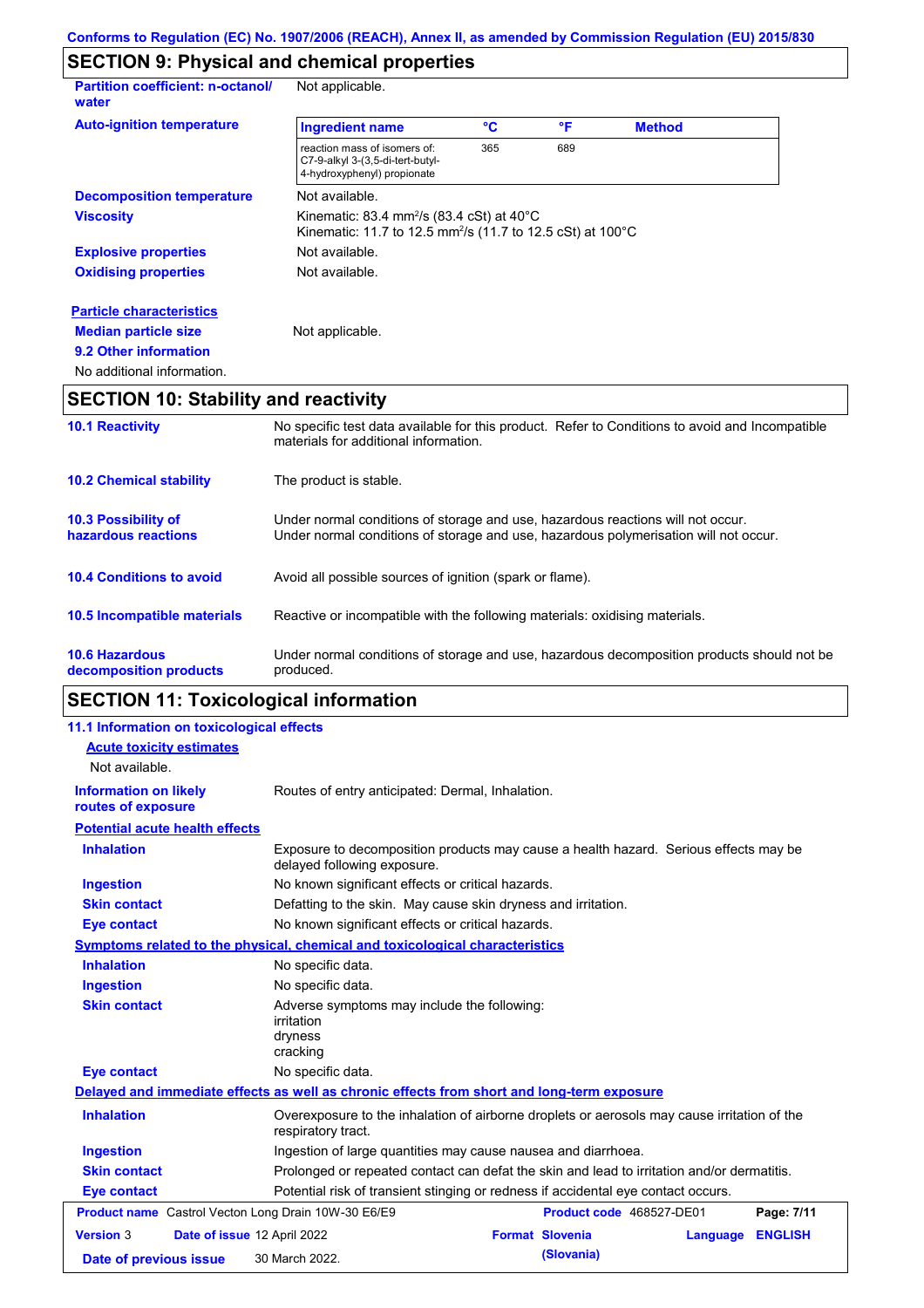## **SECTION 11: Toxicological information**

| <b>Potential chronic health effects</b> |                                                                                                                                                                                                                                                                                                                                                                                                          |
|-----------------------------------------|----------------------------------------------------------------------------------------------------------------------------------------------------------------------------------------------------------------------------------------------------------------------------------------------------------------------------------------------------------------------------------------------------------|
| General                                 | USED ENGINE OILS<br>Combustion products resulting from the operation of internal combustion engines contaminate<br>engine oils during use. Used engine oil may contain hazardous components which have the<br>potential to cause skin cancer. Frequent or prolonged contact with all types and makes of used<br>engine oil must therefore be avoided and a high standard of personal hygiene maintained. |
| <b>Carcinogenicity</b>                  | No known significant effects or critical hazards.                                                                                                                                                                                                                                                                                                                                                        |
| <b>Mutagenicity</b>                     | No known significant effects or critical hazards.                                                                                                                                                                                                                                                                                                                                                        |
| <b>Developmental effects</b>            | No known significant effects or critical hazards.                                                                                                                                                                                                                                                                                                                                                        |
| <b>Fertility effects</b>                | No known significant effects or critical hazards.                                                                                                                                                                                                                                                                                                                                                        |

# **SECTION 12: Ecological information**

### **12.1 Toxicity**

**Environmental hazards** Not classified as dangerous

### **12.2 Persistence and degradability**

Expected to be biodegradable.

### **12.3 Bioaccumulative potential**

This product is not expected to bioaccumulate through food chains in the environment.

| <b>12.4 Mobility in soil</b>                            |                                                                      |
|---------------------------------------------------------|----------------------------------------------------------------------|
| <b>Soil/water partition</b><br><b>coefficient (Koc)</b> | Not available.                                                       |
| <b>Mobility</b>                                         | Spillages may penetrate the soil causing ground water contamination. |

### **12.5 Results of PBT and vPvB assessment**

Product does not meet the criteria for PBT or vPvB according to Regulation (EC) No. 1907/2006, Annex XIII.

| <b>12.6 Other adverse effects</b> |  |  |  |
|-----------------------------------|--|--|--|
|                                   |  |  |  |

Spills may form a film on water surfaces causing physical damage to organisms. Oxygen transfer could also be impaired. **Other ecological information**

### **SECTION 13: Disposal considerations**

| Mosts sade                          | Waata daalanation                                                                                                                                                    |
|-------------------------------------|----------------------------------------------------------------------------------------------------------------------------------------------------------------------|
| European waste catalogue (EWC)      |                                                                                                                                                                      |
| <b>Hazardous waste</b>              | Yes.                                                                                                                                                                 |
| <b>Methods of disposal</b>          | Where possible, arrange for product to be recycled. Dispose of via an authorised person/<br>licensed waste disposal contractor in accordance with local regulations. |
| <b>Product</b>                      |                                                                                                                                                                      |
| <b>13.1 Waste treatment methods</b> |                                                                                                                                                                      |

| Waste code | <b>Waste designation</b>                                        |
|------------|-----------------------------------------------------------------|
| $130205*$  | mineral-based non-chlorinated engine, gear and lubricating oils |

However, deviation from the intended use and/or the presence of any potential contaminants may require an alternative waste disposal code to be assigned by the end user.

| <b>Packaging</b>           |                                                                                                                                                                                                                                         |
|----------------------------|-----------------------------------------------------------------------------------------------------------------------------------------------------------------------------------------------------------------------------------------|
| <b>Methods of disposal</b> | Where possible, arrange for product to be recycled. Dispose of via an authorised person/<br>licensed waste disposal contractor in accordance with local regulations.                                                                    |
| <b>Special precautions</b> | This material and its container must be disposed of in a safe way. Empty containers or liners<br>may retain some product residues. Avoid dispersal of spilt material and runoff and contact with<br>soil, waterways, drains and sewers. |
| Slovenia - Hazardous waste | This product is classified as dangerous according to Slovenian waste treatment rules [Ur.l. RS,<br>No. 45/2000 as amended and adapted].                                                                                                 |
| <b>References</b>          | Commission 2014/955/EU<br>Directive 2008/98/EC                                                                                                                                                                                          |

| <b>Product name</b> Castrol Vecton Long Drain 10W-30 E6/E9 |  |                             | <b>Product code</b> 468527-DE01 | Page: 8/11             |                         |  |
|------------------------------------------------------------|--|-----------------------------|---------------------------------|------------------------|-------------------------|--|
| <b>Version 3</b>                                           |  | Date of issue 12 April 2022 |                                 | <b>Format Slovenia</b> | <b>Language ENGLISH</b> |  |
| Date of previous issue                                     |  | 30 March 2022.              |                                 | (Slovania)             |                         |  |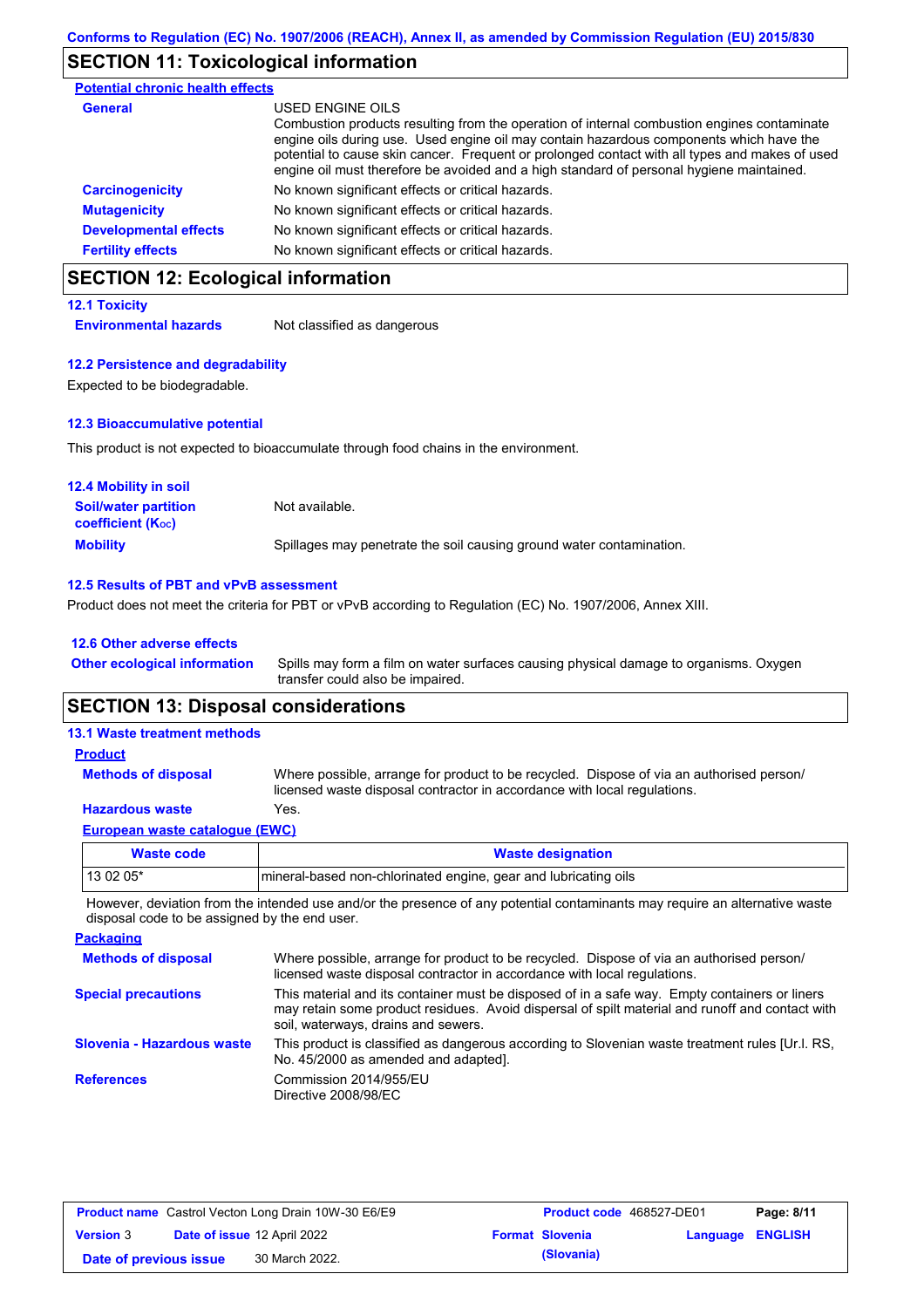#### - - - - - - - - - Not regulated. Not regulated. Not regulated. - - - **SECTION 14: Transport information ADR/RID IMDG IATA 14.1 UN number 14.2 UN proper shipping name 14.3 Transport hazard class(es) 14.4 Packing group ADN Additional information 14.5 Environmental hazards** No. 1980 | No. 1980 | No. 1980 | No. 1980 | No. 1980 | No. 1980 | No. 1980 | No. 1980 | No. 1980 | No. 1980 | Not regulated. - -<br>No. - -

**14.6 Special precautions for user** Not available.

#### **14.7 Transport in bulk according to IMO instruments**

Not available.

# **SECTION 15: Regulatory information**

**Other regulations REACH Status** The company, as identified in Section 1, sells this product in the EU in compliance with the current requirements of REACH. **15.1 Safety, health and environmental regulations/legislation specific for the substance or mixture EU Regulation (EC) No. 1907/2006 (REACH) Annex XIV - List of substances subject to authorisation Substances of very high concern** None of the components are listed. All components are listed or exempted. All components are listed or exempted. At least one component is not listed. All components are listed or exempted. All components are active or exempted. All components are listed or exempted. At least one component is not listed. **United States inventory (TSCA 8b) Australia inventory (AIIC) Canada inventory China inventory (IECSC) Japan inventory (CSCL) Korea inventory (KECI) Philippines inventory (PICCS) Taiwan Chemical Substances Inventory (TCSI)** All components are listed or exempted. **Ozone depleting substances (1005/2009/EU)** Not listed. **Prior Informed Consent (PIC) (649/2012/EU)** None of the components are listed. **Annex XIV EU Regulation (EC) No. 1907/2006 (REACH) Annex XVII - Restrictions on the manufacture, placing on the market and use of certain dangerous substances, mixtures and articles** Not applicable.

| <b>Product name</b> Castrol Vecton Long Drain 10W-30 E6/E9 |  |                             | <b>Product code</b> 468527-DE01 |                        | Page: 9/11              |  |
|------------------------------------------------------------|--|-----------------------------|---------------------------------|------------------------|-------------------------|--|
| <b>Version 3</b>                                           |  | Date of issue 12 April 2022 |                                 | <b>Format Slovenia</b> | <b>Language ENGLISH</b> |  |
| Date of previous issue                                     |  | 30 March 2022.              |                                 | (Slovania)             |                         |  |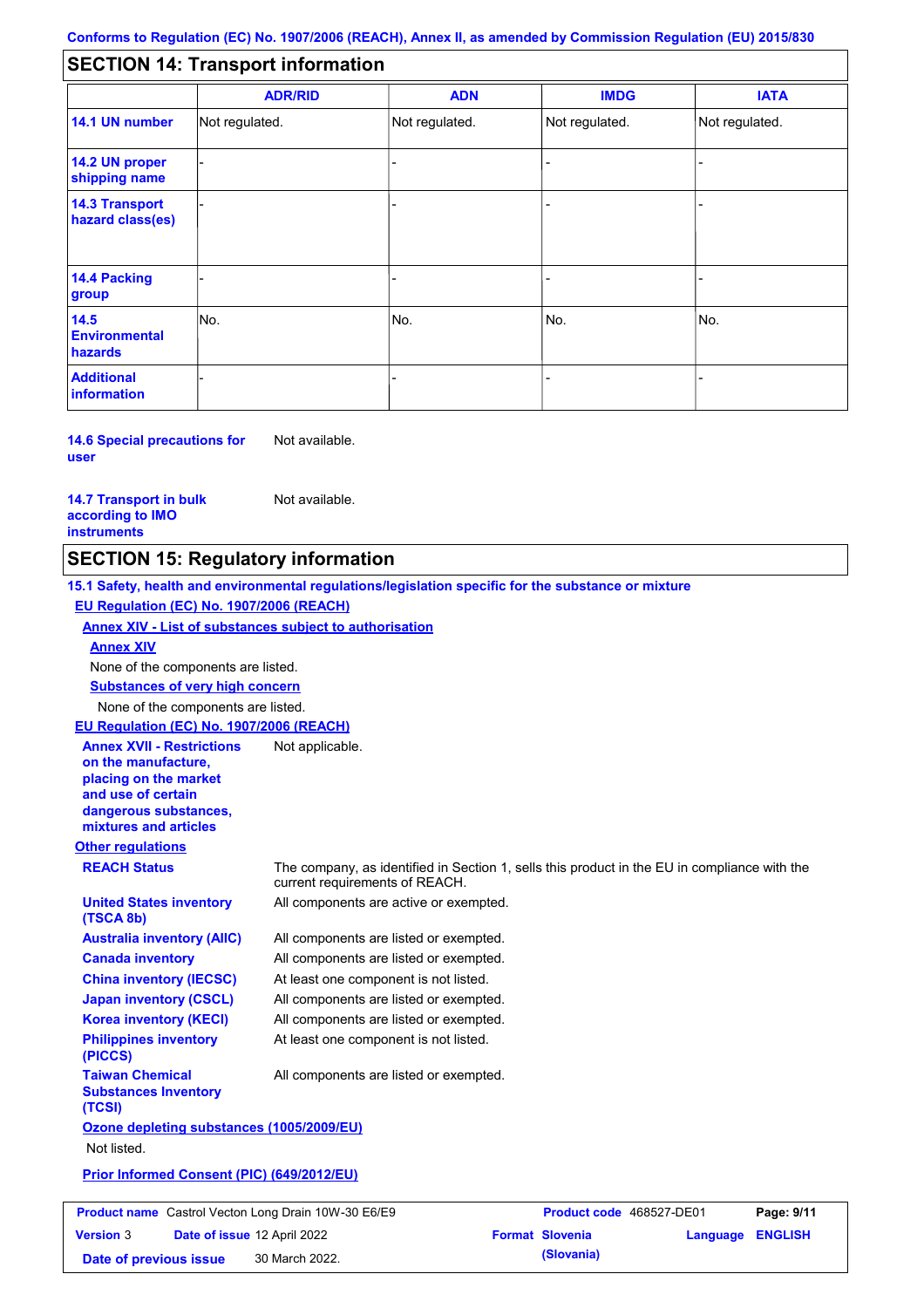# **SECTION 15: Regulatory information**

Not listed.

**Persistent Organic Pollutants** Not listed.

### **EU - Water framework directive - Priority substances**

None of the components are listed.

### **Seveso Directive**

This product is not controlled under the Seveso Directive.

| <b>15.2 Chemical safety</b> | A Chemical Safety Assessment has been carried out for one or more of the substances within  |
|-----------------------------|---------------------------------------------------------------------------------------------|
| assessment                  | this mixture. A Chemical Safety Assessment has not been carried out for the mixture itself. |

# **SECTION 16: Other information**

| <b>Abbreviations and acronyms</b> | ADN = European Provisions concerning the International Carriage of Dangerous Goods by                                           |
|-----------------------------------|---------------------------------------------------------------------------------------------------------------------------------|
|                                   | Inland Waterway<br>ADR = The European Agreement concerning the International Carriage of Dangerous Goods by                     |
|                                   | Road                                                                                                                            |
|                                   | ATE = Acute Toxicity Estimate                                                                                                   |
|                                   | BCF = Bioconcentration Factor                                                                                                   |
|                                   | CAS = Chemical Abstracts Service                                                                                                |
|                                   | CLP = Classification, Labelling and Packaging Regulation [Regulation (EC) No. 1272/2008]                                        |
|                                   | CSA = Chemical Safety Assessment                                                                                                |
|                                   | CSR = Chemical Safety Report                                                                                                    |
|                                   | DMEL = Derived Minimal Effect Level                                                                                             |
|                                   | DNEL = Derived No Effect Level                                                                                                  |
|                                   | EINECS = European Inventory of Existing Commercial chemical Substances                                                          |
|                                   | ES = Exposure Scenario                                                                                                          |
|                                   | EUH statement = CLP-specific Hazard statement                                                                                   |
|                                   | EWC = European Waste Catalogue                                                                                                  |
|                                   | GHS = Globally Harmonized System of Classification and Labelling of Chemicals<br>IATA = International Air Transport Association |
|                                   | IBC = Intermediate Bulk Container                                                                                               |
|                                   | <b>IMDG</b> = International Maritime Dangerous Goods                                                                            |
|                                   | LogPow = logarithm of the octanol/water partition coefficient                                                                   |
|                                   | MARPOL = International Convention for the Prevention of Pollution From Ships, 1973 as                                           |
|                                   | modified by the Protocol of 1978. ("Marpol" = marine pollution)                                                                 |
|                                   | OECD = Organisation for Economic Co-operation and Development                                                                   |
|                                   | PBT = Persistent, Bioaccumulative and Toxic                                                                                     |
|                                   | <b>PNEC</b> = Predicted No Effect Concentration                                                                                 |
|                                   | REACH = Registration, Evaluation, Authorisation and Restriction of Chemicals Regulation                                         |
|                                   | [Regulation (EC) No. 1907/2006]                                                                                                 |
|                                   | RID = The Regulations concerning the International Carriage of Dangerous Goods by Rail                                          |
|                                   | <b>RRN = REACH Registration Number</b>                                                                                          |
|                                   | SADT = Self-Accelerating Decomposition Temperature                                                                              |
|                                   | SVHC = Substances of Very High Concern                                                                                          |
|                                   | STOT-RE = Specific Target Organ Toxicity - Repeated Exposure                                                                    |
|                                   | STOT-SE = Specific Target Organ Toxicity - Single Exposure                                                                      |
|                                   | $TWA = Time$ weighted average<br>$UN = United Nations$                                                                          |
|                                   | UVCB = Complex hydrocarbon substance                                                                                            |
|                                   | VOC = Volatile Organic Compound                                                                                                 |
|                                   | vPvB = Very Persistent and Very Bioaccumulative                                                                                 |
|                                   | Varies = may contain one or more of the following 64741-88-4 / RRN 01-2119488706-23,                                            |
|                                   | 64741-89-5 / RRN 01-2119487067-30, 64741-95-3 / RRN 01-2119487081-40, 64741-96-4/ RRN                                           |
|                                   | 01-2119483621-38, 64742-01-4 / RRN 01-2119488707-21, 64742-44-5 / RRN                                                           |
|                                   | 01-2119985177-24, 64742-45-6, 64742-52-5 / RRN 01-2119467170-45, 64742-53-6 / RRN                                               |
|                                   | 01-2119480375-34, 64742-54-7 / RRN 01-2119484627-25, 64742-55-8 / RRN                                                           |
|                                   | 01-2119487077-29, 64742-56-9 / RRN 01-2119480132-48, 64742-57-0 / RRN                                                           |
|                                   | 01-2119489287-22, 64742-58-1, 64742-62-7 / RRN 01-2119480472-38, 64742-63-8,                                                    |
|                                   | 64742-65-0 / RRN 01-2119471299-27, 64742-70-7 / RRN 01-2119487080-42, 72623-85-9 /                                              |
|                                   | RRN 01-2119555262-43, 72623-86-0 / RRN 01-2119474878-16, 72623-87-1 / RRN                                                       |
|                                   | 01-2119474889-13                                                                                                                |

### **Procedure used to derive the classification according to Regulation (EC) No. 1272/2008 [CLP/GHS]**

|                                          | <b>Classification</b>                                      | <b>Justification</b>     |          |                |
|------------------------------------------|------------------------------------------------------------|--------------------------|----------|----------------|
| Not classified.                          |                                                            |                          |          |                |
|                                          | <b>Product name</b> Castrol Vecton Long Drain 10W-30 E6/E9 | Product code 468527-DE01 |          | Page: 10/11    |
| <b>Version 3</b>                         | Date of issue 12 April 2022                                | <b>Format Slovenia</b>   | Language | <b>ENGLISH</b> |
| 30 March 2022.<br>Date of previous issue |                                                            | (Slovania)               |          |                |